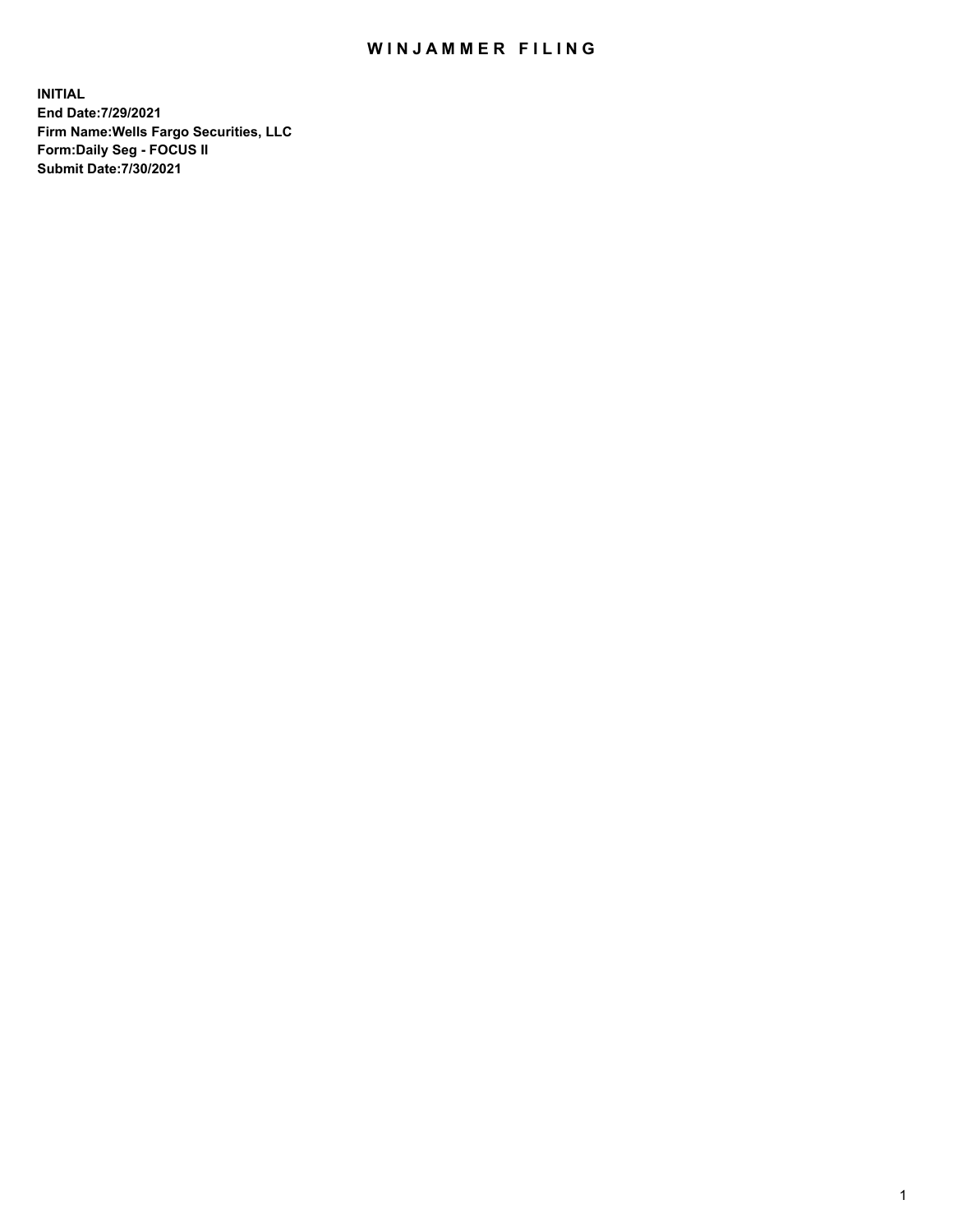**INITIAL End Date:7/29/2021 Firm Name:Wells Fargo Securities, LLC Form:Daily Seg - FOCUS II Submit Date:7/30/2021 Daily Segregation - Cover Page**

| Name of Company                                                                                                                                                                                                                                                                                                               | <b>Wells Fargo Securities LLC</b>                          |
|-------------------------------------------------------------------------------------------------------------------------------------------------------------------------------------------------------------------------------------------------------------------------------------------------------------------------------|------------------------------------------------------------|
| <b>Contact Name</b>                                                                                                                                                                                                                                                                                                           | <b>James Gnall</b>                                         |
| <b>Contact Phone Number</b>                                                                                                                                                                                                                                                                                                   | 917-699-6822                                               |
| <b>Contact Email Address</b>                                                                                                                                                                                                                                                                                                  | james.w.gnall@wellsfargo.com                               |
| FCM's Customer Segregated Funds Residual Interest Target (choose one):<br>a. Minimum dollar amount: ; or<br>b. Minimum percentage of customer segregated funds required:% ; or<br>c. Dollar amount range between: and; or<br>d. Percentage range of customer segregated funds required between:% and%.                        | 270,000,000<br><u>0</u><br>0 <sub>0</sub><br>00            |
| FCM's Customer Secured Amount Funds Residual Interest Target (choose one):<br>a. Minimum dollar amount: ; or<br>b. Minimum percentage of customer secured funds required:%; or<br>c. Dollar amount range between: and; or<br>d. Percentage range of customer secured funds required between: % and %.                         | 40,000,000<br><u>0</u><br>0 <sub>0</sub><br>0 <sub>0</sub> |
| FCM's Cleared Swaps Customer Collateral Residual Interest Target (choose one):<br>a. Minimum dollar amount: ; or<br>b. Minimum percentage of cleared swaps customer collateral required:%; or<br>c. Dollar amount range between: and; or<br>d. Percentage range of cleared swaps customer collateral required between:% and%. | 375,000,000<br><u>0</u><br>00<br>00                        |

Attach supporting documents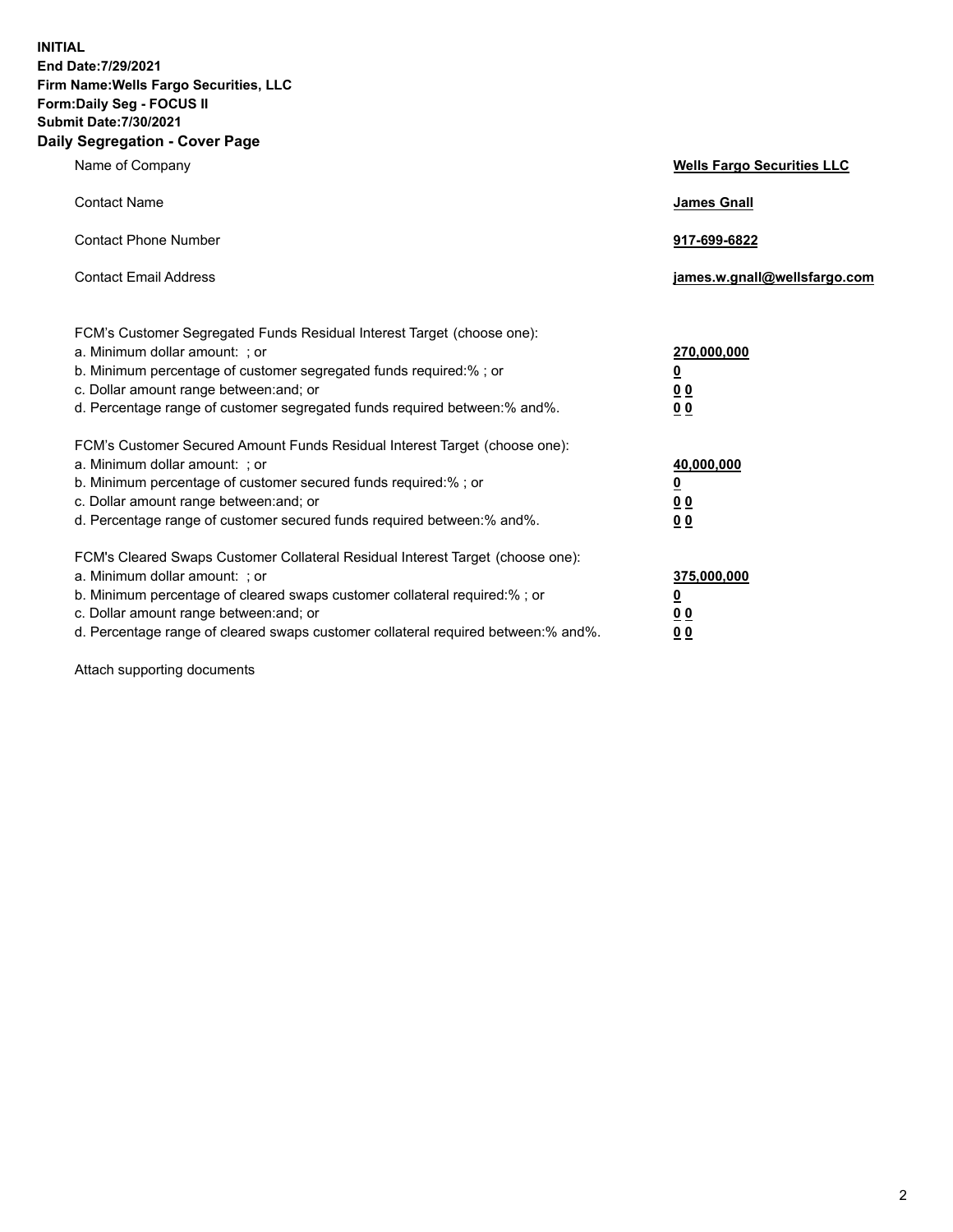**INITIAL End Date:7/29/2021 Firm Name:Wells Fargo Securities, LLC Form:Daily Seg - FOCUS II Submit Date:7/30/2021**

## **Daily Segregation - Secured Amounts**

|          | Foreign Futures and Foreign Options Secured Amounts                                                |                                   |
|----------|----------------------------------------------------------------------------------------------------|-----------------------------------|
|          | Amount required to be set aside pursuant to law, rule or regulation of a foreign                   | $0$ [7305]                        |
|          | government or a rule of a self-regulatory organization authorized thereunder                       |                                   |
| 1.       | Net ledger balance - Foreign Futures and Foreign Option Trading - All Customers                    |                                   |
|          | A. Cash                                                                                            | 227,527,272 [7315]                |
|          | B. Securities (at market)                                                                          | 202,932,181 [7317]                |
| 2.       | Net unrealized profit (loss) in open futures contracts traded on a foreign board of trade          | 4,411,107 [7325]                  |
| 3.       | Exchange traded options                                                                            |                                   |
|          | a. Market value of open option contracts purchased on a foreign board of trade                     | 28 [7335]                         |
|          | b. Market value of open contracts granted (sold) on a foreign board of trade                       | -12,705 [7337]                    |
| 4.       | Net equity (deficit) (add lines 1. 2. and 3.)                                                      | 434,857,883 [7345]                |
| 5.       | Account liquidating to a deficit and account with a debit balances - gross amount                  | 1,217,396 [7351]                  |
|          | Less: amount offset by customer owned securities                                                   | -1,216,871 [7352] 525 [7354]      |
| 6.       | Amount required to be set aside as the secured amount - Net Liquidating Equity                     | 434,858,408 [7355]                |
|          | Method (add lines 4 and 5)                                                                         |                                   |
| 7.       | Greater of amount required to be set aside pursuant to foreign jurisdiction (above) or line        | 434,858,408 [7360]                |
|          | 6.                                                                                                 |                                   |
|          | FUNDS DEPOSITED IN SEPARATE REGULATION 30.7 ACCOUNTS                                               |                                   |
| 1.       | Cash in banks                                                                                      |                                   |
|          | A. Banks located in the United States                                                              | 60,773,905 [7500]                 |
|          | B. Other banks qualified under Regulation 30.7                                                     | 39,387,747 [7520] 100,161,652     |
|          |                                                                                                    | [7530]                            |
| 2.       | Securities                                                                                         |                                   |
|          | A. In safekeeping with banks located in the United States                                          | 137,444,789 [7540]                |
|          | B. In safekeeping with other banks qualified under Regulation 30.7                                 | 0 [7560] 137,444,789 [7570]       |
| 3.       | Equities with registered futures commission merchants                                              |                                   |
|          | A. Cash                                                                                            | 82,528,820 [7580]                 |
|          | <b>B.</b> Securities                                                                               | 95,511,688 [7590]                 |
|          | C. Unrealized gain (loss) on open futures contracts                                                | $-56,826,285$ [7600]              |
|          | D. Value of long option contracts                                                                  | 28 [7610]                         |
|          | E. Value of short option contracts                                                                 | -12,705 [7615] 121,201,546 [7620] |
| 4.       | Amounts held by clearing organizations of foreign boards of trade                                  |                                   |
|          | A. Cash                                                                                            | $0$ [7640]                        |
|          | <b>B.</b> Securities                                                                               | $0$ [7650]                        |
|          | C. Amount due to (from) clearing organization - daily variation                                    | $0$ [7660]                        |
|          | D. Value of long option contracts                                                                  | $0$ [7670]                        |
|          | E. Value of short option contracts                                                                 | 0 [7675] 0 [7680]                 |
| 5.       | Amounts held by members of foreign boards of trade                                                 |                                   |
|          | A. Cash                                                                                            | <u>-48,395,316</u> [7700]         |
|          | <b>B.</b> Securities                                                                               | 190,101,282 [7710]                |
|          | C. Unrealized gain (loss) on open futures contracts                                                | 54,741,037 [7720]                 |
|          | D. Value of long option contracts<br>E. Value of short option contracts                            | $0$ [7730]                        |
|          |                                                                                                    | 0 [7735] 196,447,003 [7740]       |
| 6.<br>7. | Amounts with other depositories designated by a foreign board of trade<br>Segregated funds on hand | $0$ [7760]                        |
| 8.       | Total funds in separate section 30.7 accounts                                                      | $0$ [7765]<br>555,254,990 [7770]  |
| 9.       | Excess (deficiency) Set Aside for Secured Amount (subtract line 7 Secured Statement                | 120,396,582 [7380]                |
|          | Page 1 from Line 8)                                                                                |                                   |
|          |                                                                                                    |                                   |

- 10. Management Target Amount for Excess funds in separate section 30.7 accounts **40,000,000** [7780]
- 11. Excess (deficiency) funds in separate 30.7 accounts over (under) Management Target **80,396,582** [7785]

3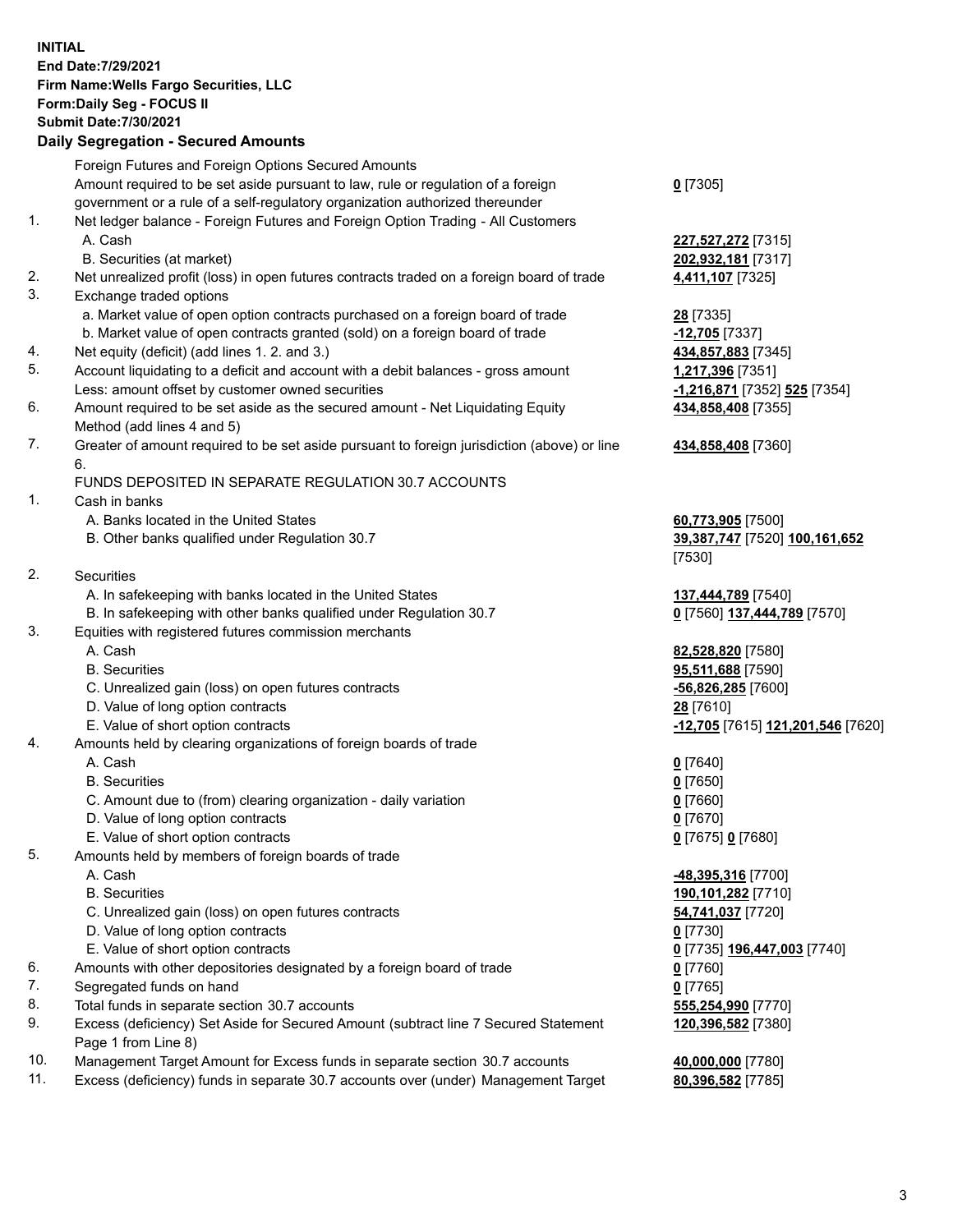**INITIAL End Date:7/29/2021 Firm Name:Wells Fargo Securities, LLC Form:Daily Seg - FOCUS II Submit Date:7/30/2021**

## **Daily Segregation - Segregation Statement**

SEGREGATION REQUIREMENTS(Section 4d(2) of the CEAct)

| 1.  | Net ledger balance                                                                  |                              |
|-----|-------------------------------------------------------------------------------------|------------------------------|
|     | A. Cash                                                                             | 4,093,022,223 [7010]         |
|     | B. Securities (at market)                                                           | 1,970,867,146 [7020]         |
| 2.  | Net unrealized profit (loss) in open futures contracts traded on a contract market  | $-1,315,578,845$ [7030]      |
| 3.  | Exchange traded options                                                             |                              |
|     | A. Add market value of open option contracts purchased on a contract market         | 1,470,650,907 [7032]         |
|     | B. Deduct market value of open option contracts granted (sold) on a contract market | $-1,513,610,822$ [7033]      |
| 4.  | Net equity (deficit) (add lines 1, 2 and 3)                                         | 4,705,350,609 [7040]         |
| 5.  | Accounts liquidating to a deficit and accounts with                                 |                              |
|     | debit balances - gross amount                                                       | 48,009,338 [7045]            |
|     | Less: amount offset by customer securities                                          | -45,120,536 [7047] 2,888,802 |
|     |                                                                                     | [7050]                       |
| 6.  | Amount required to be segregated (add lines 4 and 5)                                | 4,708,239,411 [7060]         |
|     | FUNDS IN SEGREGATED ACCOUNTS                                                        |                              |
| 7.  | Deposited in segregated funds bank accounts                                         |                              |
|     | A. Cash                                                                             | 136,854,180 [7070]           |
|     | B. Securities representing investments of customers' funds (at market)              | 190,085,827 [7080]           |
|     | C. Securities held for particular customers or option customers in lieu of cash (at | 727,101,940 [7090]           |
|     | market)                                                                             |                              |
| 8.  | Margins on deposit with derivatives clearing organizations of contract markets      |                              |
|     | A. Cash                                                                             | 1,829,323,323 [7100]         |
|     | B. Securities representing investments of customers' funds (at market)              | 1,090,292,515 [7110]         |
|     | C. Securities held for particular customers or option customers in lieu of cash (at | 1,243,765,206 [7120]         |
|     | market)                                                                             |                              |
| 9.  | Net settlement from (to) derivatives clearing organizations of contract markets     | 38,180,105 [7130]            |
| 10. | Exchange traded options                                                             |                              |
|     | A. Value of open long option contracts                                              | 1,470,650,907 [7132]         |
|     | B. Value of open short option contracts                                             | -1,513,610,822 [7133]        |
| 11. | Net equities with other FCMs                                                        |                              |
|     | A. Net liquidating equity                                                           | $0$ [7140]                   |
|     | B. Securities representing investments of customers' funds (at market)              | $0$ [7160]                   |
|     | C. Securities held for particular customers or option customers in lieu of cash (at | $0$ [7170]                   |
|     | market)                                                                             |                              |
| 12. | Segregated funds on hand                                                            | $0$ [7150]                   |
| 13. | Total amount in segregation (add lines 7 through 12)                                | 5,212,643,181 [7180]         |
| 14. | Excess (deficiency) funds in segregation (subtract line 6 from line 13)             | 504,403,770 [7190]           |
| 15. | Management Target Amount for Excess funds in segregation                            | 270,000,000 [7194]           |
| 16. | Excess (deficiency) funds in segregation over (under) Management Target Amount      | 234,403,770 [7198]           |
|     | <b>Excess</b>                                                                       |                              |